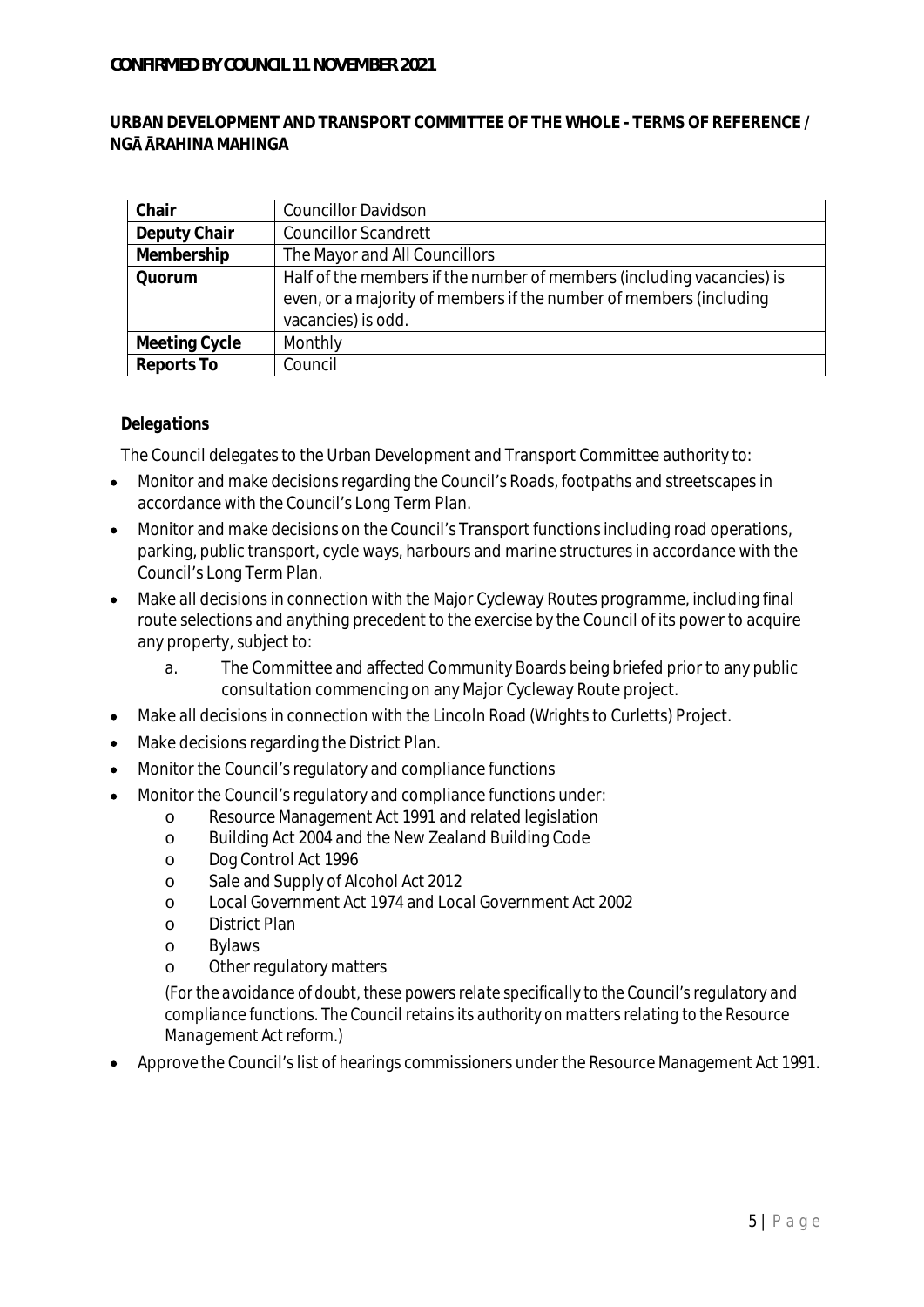## *Bylaws*

The Council delegates to the Committee authority to:

- Oversee the development of new bylaws within the Committee's terms of reference, up to and including adopting draft bylaws for consultation.
- Oversee the review of the following bylaws, up to and including adopting draft bylaws for consultation.
	- o Cruising and Prohibited Times on Roads Bylaw 2014
	- o Marine, River and Lake Facilities Bylaw 2017
	- o Stock on Roads Bylaw 2017
	- o Traffic and Parking Bylaw 2017

### *Submissions*

The Council delegates to the Committee authority:

To consider and approve draft submissions on behalf of the Council on topics within its terms of reference. Where the timing of a consultation does not allow for consideration of a draft submission by the Council or relevant Committee, that the draft submission can be considered and approved on behalf of the Council.

### *District Plan Appeals*

The Committee is authorised to:

- Consider and resolve any consent orders requested in respect of any proceedings before the Environment Court regarding any appeal on the Christchurch District Plan.
- Authorise counsel and Council witnesses to call evidence in support of a compromise position or positions in the alternative for the purpose of endeavouring to agree with the parties in terms of a consent order in respect of any proceedings before the Environment Court arising out of the Council's decisions on the Christchurch District Plan.
- Authorise any one or more officers holding the positions listed below to participate in a mediation of any proceeding before the Environment Court arising out of the First Schedule to the Resource Management Act 1991.
	- o This authority shall include the power to commit the Council to a binding agreement to resolve the proceeding, provided it does not require any Council expenditure not authorised by a Council delegation. Part D - Sub-Part 1 – Community Boards 159 Delegation Date Amended
	- o Any authority given under this delegation shall be on such terms and conditions as the Committee considers appropriate.
		- **Authorised positions:**
		- Head of Legal  $\blacksquare$
		- $\blacksquare$ Associate General Counsel
		- Corporate Counsel  $\blacksquare$
		- Head of Planning and Strategic Transport  $\blacksquare$
		- $\blacksquare$ Team Leader City Planning
		- $\blacksquare$ Principal Advisors, Planning
		- The exercise of such delegated powers shall be reported to the Council on a six- $\blacksquare$ monthly basis
- Authorise any two or more officers who, for the time being, hold any of the following positions to jointly consider, and resolve by consent order, any appeal to the Environment Court against a